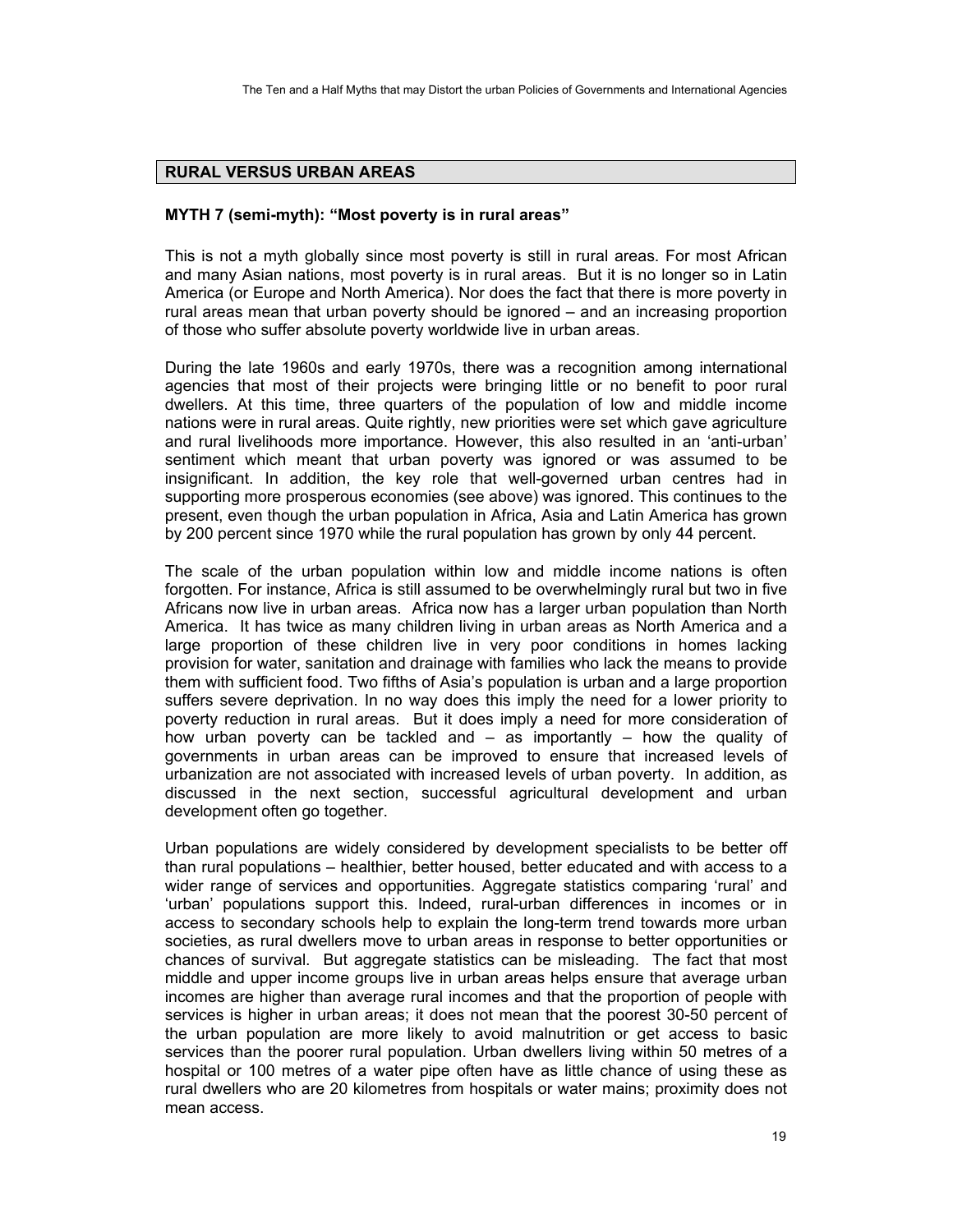Certainly in India there is more poverty in rural areas than in urban areas. But forty percent of India's urban population of nearly 300 million people are classified as poor. More than half of poor urban children are underweight and/or stunted; a high proportion are severely undernourished – 23 percent in weight-for-age and 30 percent in heightfor-age. More than 80 percent of poor children in urban areas have anaemia. Half of the urban poor have no access to tap water and a high proportion have no toilets they can use so have to defecate in the open.<sup>45</sup>

Statistics on infant or child mortality rates are often used to show an 'urban advantage'. But care is needed in interpreting these because of large differentials between different urban areas and different districts in urban centres. Those living in tenements or squatter settlements in the largest cities may have infant or child mortality rates as high as those suffered by poor rural dwellers. Infant or child mortality rates can vary by a factor of 20 or more between different parts of a city. And in many nations, infant or child mortality rates in urban areas remain very high. For instance, many low-income countries still have urban child mortality rates of between 100 and 200 per 1000 live births – including Chad (190 in 1996), Malawi (194 in 1992), Mali (172 in 1995), Mozambique (169 in 1997), Zambia (174 in 1996) and Haiti (135 in 1994). In some nations where data from surveys were available for different years, child mortality rates in urban areas were found to have increased – for instance in Madagascar when comparing 1992 to 1997, for Mali when comparing 1987 and 1995, for Zambia when comparing 1992 and 1996 and for Zimbabwe when comparing 1988 and 1992. Many middle income nations still have urban child mortality rates of 50 to 100.<sup>46</sup>

**Why levels of service provision in urban areas are over-stated:<sup>47</sup>** Urban populations are often said to enjoy large advantages over rural populations in access to water and sanitation. Yet it is common for half or more of a city's population to be unserved by water taps in their home or yard and for more than three quarters to have inadequate provision for sanitation. Less than 10 percent of the population in most African cities have provision for sanitation that is safe and convenient. Many cities and most smaller urban centres have no sewers or any other means of public provision for sanitation. Probably as many as one hundred million urban dwellers in low and middle income nations have no toilet facilities they can use (or afford) and have to defecate on open land or into scrap paper or plastic bags.<sup>48</sup>

Why, then, do official statistics suggest that provision for water and sanitation is so much better in urban areas than in rural areas.<sup>49</sup> One returns to issues of definition. Assessments as to who in the world has 'improved' provision for water and sanitation use the same definition for urban and rural areas. But having a water tap within 100 metres is not the same in a rural settlement with 100 persons per tap and a squatter settlement with 5,000 people per tap. Having access to a pit latrine is not the same in a rural setting where it is used by one family and can be sited to avoid contaminating water sources, and urban settings where 50 households share it and where there is so much faecal matter that is very difficult to protect water sources from contamination.

<sup>45</sup> UNICEF (2001), The Young Child from Urban Poor Communities in India, UNICEF India Country Office. <sup>46</sup> These figures are drawn from an analysis by Mark Montgomery (Population Council) of 86 Demographic

and Health Surveys held in 53 different nations between 1986 and 1998. 47 This draws from Hardoy, Jorge E., Diana Mitlin and David Satterthwaite (2001), *Environmental Problems* 

*in an Urbanizing World: Finding Solutions for Cities in Africa, Asia and Latin America*, Earthscan Publications, London, 470 pages.

<sup>48</sup> UN-Habitat, *The State of Water and Sanitation in Cities (*provisional title), Earthscan Publications, due for publication in 2003.<br><sup>49</sup> See WHO and UNICEF (2000), *Global Water Supply and Sanitation Assessment, 2000 Report*, World

Health Organization, UNICEF and Water Supply and Sanitation Collaborative Council, 80 pages.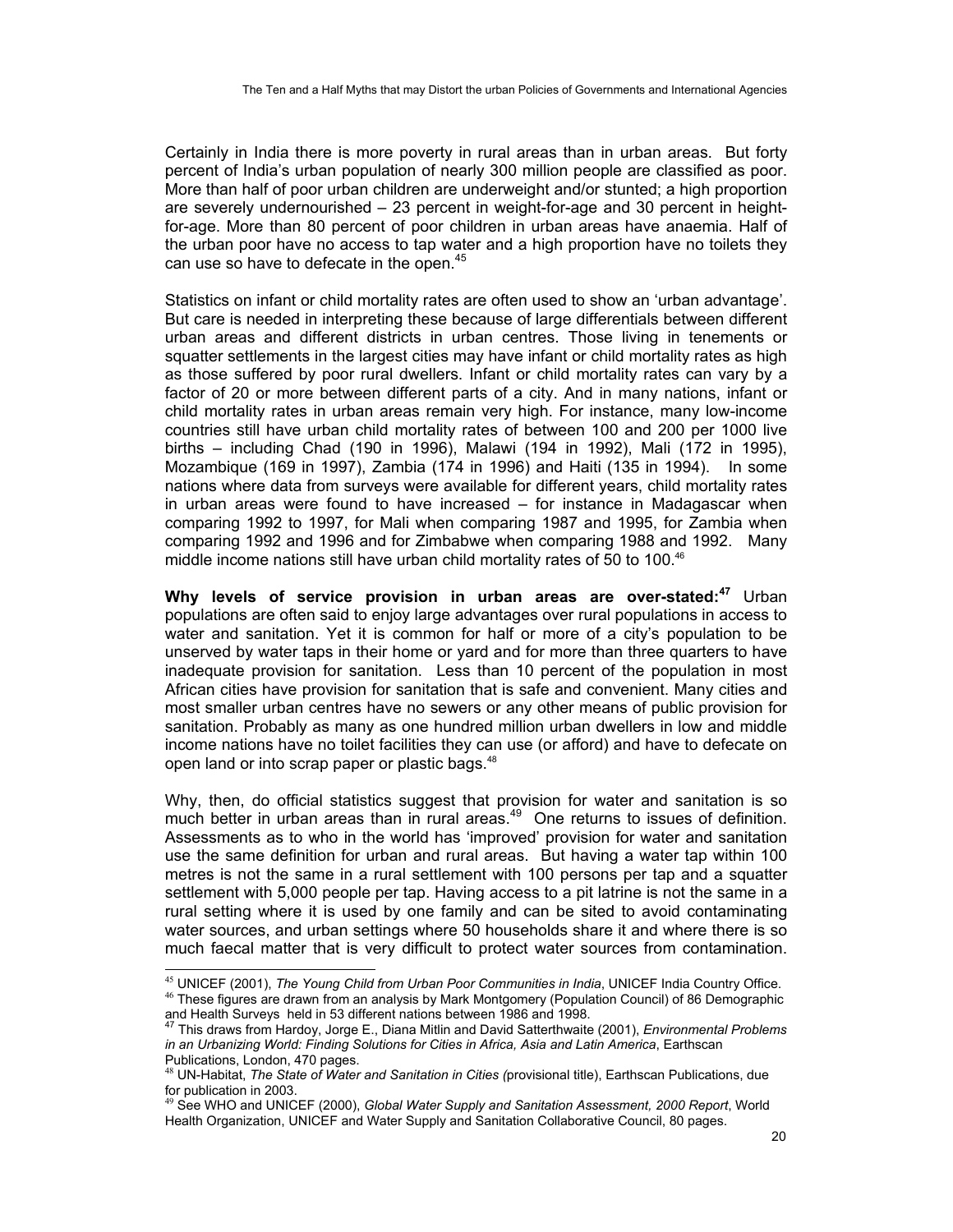Many urban communities have so little space per person that there is no room to fit toilets into each person's home.

At present, the fact that most of the urban population of Africa, Asia and Latin America have access to 'improved' water and sanitation is only true because the standards for 'improved' provision are set so low. If 'adequate' water supply meant a water tap within or next to each home with a safe and regular supply, most of the urban population of Africa and Asia and a large part of the urban population in Latin America would not meet the standard. If the standard for sanitation was "easy access to a good quality toilet and handwashing facilities with provision for the safe disposal of excreta", most of the urban population of Africa and Asia would lack it.

**Why levels of urban poverty are under-estimated:** The ways in which governments and international agencies define poverty obviously influences how many 'poor people' there are and how poor they are. Most governments and international agencies use definitions of poverty that are unrealistic or inappropriate for urban populations for two reasons:

1. They use income-based poverty lines which set the poverty line too low in relation to the cost of living in urban areas, especially in regard to the cost of non-food essentials such as the cost of transport to and from work, housing, access to water and sanitation, fuel, health care and keeping children in school.

2. Most official poverty definitions give little or no attention to non-income aspects of poverty such as very poor quality, insecure housing, lack of access to water, sanitation, health care and schools, absence of the rule of law and undemocratic, unrepresentative political systems which allow poorer groups no voice or influence. It is ironic that governments and international agencies talk about the proportion of urban dwellers 'living in poverty' but no account is taken of living conditions when defining and measuring poverty.

Most nations have a single income-based poverty line that is used in rural and urban areas. This implies that the income needed to avoid poverty is the same everywhere (whether in large cities, smaller urban centres or rural areas). But the cost of living (or of many basic needs or the cost of avoiding poverty) is much higher in large cities. Income-based poverty lines are usually tied to the cost of a minimum food basket with 15 to 30 percent added for 'non-food' essentials. This implies that the cost of non-food essentials is not very high. But many empirical studies have shown the high costs paid by particular urban groups (or those living in particular settlements) for:

 *Public transport* (for getting to and from work and essential services). Expenditures are often particularly high for poorer groups living on the periphery of the city (they live there because its the only place they can find land sites on which they can build housing). Or they appear low because poorer groups walk very large distances to and from work because public transport is too expensive.<sup>50</sup> Many lowincome households keep expenditures on transport low by living in central locations – but to do so, they put up with very poor conditions. In Bombay/Mumbai, one of the key reasons why so many people live in very small shacks constructed on pavements is that this allows them to walk to the places

 $^{50}$  See for instance Huq, A.T., M. Zahurul and Borhan Uddin (1996), "Transport and the urban poor" in Nazrul Islam (ed.) *The Urban Poor in Bangladesh*, Centre for Urban Studies, Dhaka, 123 pages for various cities in Bangladesh, and Barter, Paul A. (1999), "Transport and urban poverty in Asia. A brief introduction to the key issues", *Regional Development Dialogue*, Vol. 20., No. 1 (Spring), pages 143-163. for central Bombay/Mumbai and Jakarta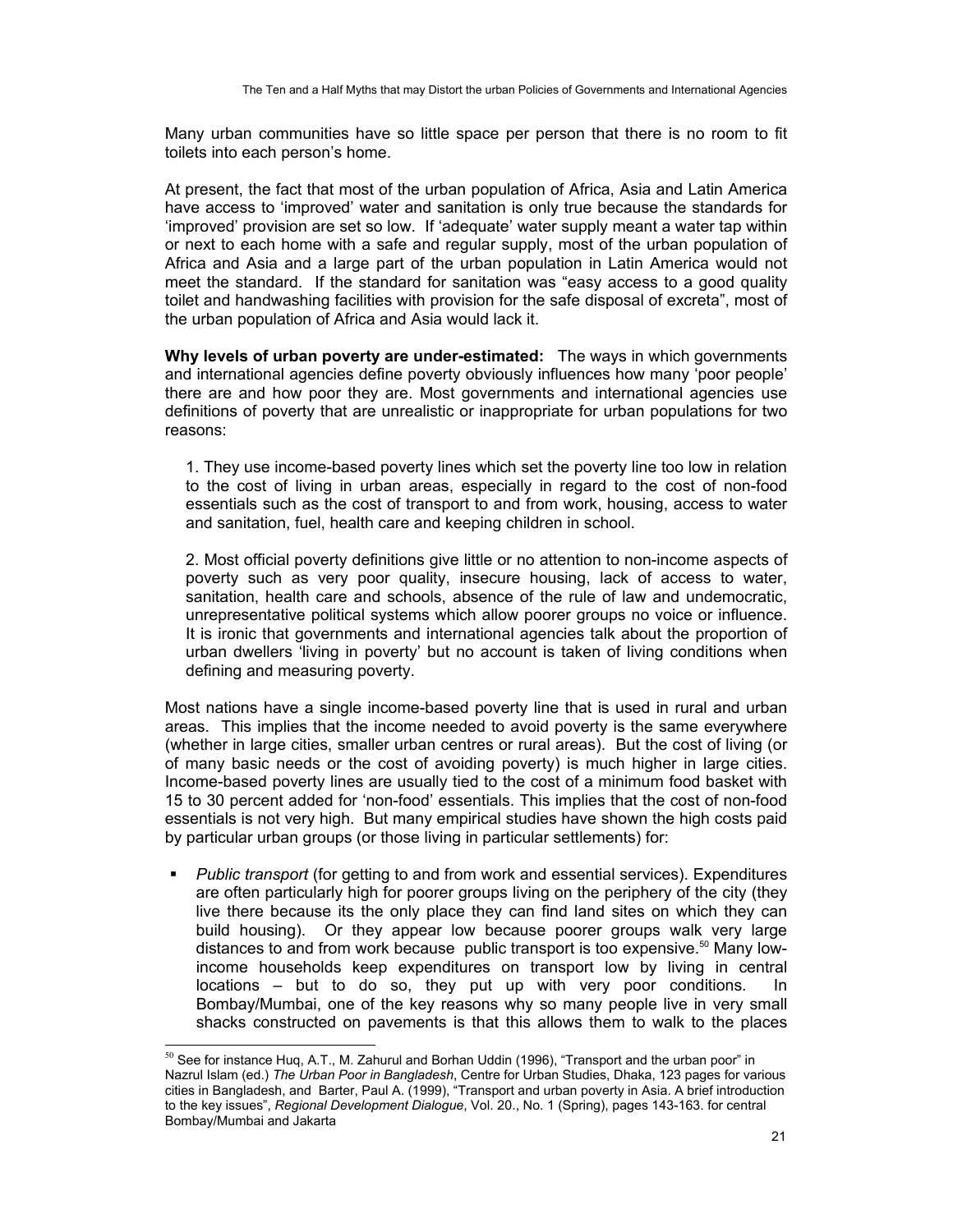where they can earn their income. Most cities have overcrowded central districts (with tenements or cheap boarding houses) because of the large numbers that cannot afford the transport costs of living in less central but less overcrowded districts.<sup>51</sup>

- *Schools* (school fees and associated costs, including getting to and from school). Even where entry to schools is free, other costs such as uniforms, school meals or exam fees make it expensive for poor urban households to keep their children at school.<sup>52</sup> Low-income groups may also bear the cost of sending their children to 'private' schools because they cannot get places in government schools. In Orangi, Karachi's largest informal settlement (with close to a million inhabitants), a high proportion of the population sent their children to private schools because there were so few government schools.<sup>53</sup>
- *Housing* (for rent or, if living in a self-built house, because of the cost of the land site for the house and the cost of building materials). Many tenant-households spend more than a quarter of their income on rent.<sup>54</sup> Households who rent rooms or who live in illegal settlements often pay particularly high prices for water and other services.<sup>55</sup>
- *For access to water and in some instances to sanitation and garbage collection.* For many urban households who have no piped water supplies, payments to water vendors often represent 10 percent and sometimes 20 percent or more of household income.56 Many urban households also have to pay for garbage collection and for access to latrines. The cost of each family member using a public latrine just once a day can represent a 5-10 percent of total household income.<sup>57</sup>

<sup>51</sup> Hardoy, Jorge E. and David Satterthwaite (1989), *Squatter Citizen: Life in the Urban Third World*, Earthscan Publications, London, UK, 388 pages

<sup>52</sup> See Kanji, Nazneen (1995), 'Gender, poverty and structural adjustment in Harare, Zimbabwe', *Environment and Urbanization*, Vol.7, No.1, April, pp. 37-55.<br><sup>53</sup> Orangi Pilot Project (1995), NGO Profile: Orangi Pilot Project, *Environment and Urbanization*, Vol.7,

No.2, October, pp. 227-236

<sup>&</sup>lt;sup>54</sup> See for instance Barbosa, Ronnie, Yves Cabannes, and Lucia Moraes (1997), "Tenant Today, Posseiro Tomorrow" *Environment and Urbanization* Vol 9, No 2, pages 17-41; UNCHS (1993), *Support Measures to Promote Rental Housing for Low Income Groups,* United Nations Centre for Human Settlements, Nairobi. HS/294/93E, and Richmond, Pattie (1997) 'From tenants to owners: experiences with a revolving fund for social housing', *Environment and Urbanization* Vol 9, No 2, pages 119-139.<br><sup>55</sup> See for instance Rakodi, Carole and Penny Withers (1995), 'Housing aspirations and affordability in

Harare and Gweru, a contribution to housing policy formation in Zimbabwe', *Cities*, Vol 12 No 3, pages 185-201.

 $<sup>6</sup>$  See for instance Cairncross, Sandy (1990), 'Water supply and the urban poor', in Jorge E. Hardoy,</sup> Sandy Cairncross and David Satterthwaite (Editors), *The Poor Die Young: Housing and Health in Third World Cities*, Earthscan Publications, London, pages 109-126; Devas, Nick and David Korboe (2000), 'City governance and poverty: the case of Kumasi'*, Environment and Urbanization*, Vol 12, No 1, pages 123- 135; Ghosh, A., S.S. Ahmad and Shipra Maitra (1994*), Basic Services for Urban Poor: A Study of Baroda, Bhilwara, Sambalpur and Siliguri*, Urban Studies Series No. 3, Institute of Social Sciences and Concept Publishing Company: New Delhi, 305 pages; and Aegisson, Gunnar (2001), *Building Civil Society: Starting*  with the Basics, One World Action, London, 32 pages.<br><sup>57</sup> See for instance the case of Kumasi described in Devas, Nick and David Korboe (2000), 'City

governance and poverty: the case of Kumasi'*, Environment and Urbanization*, Vol 12, No 1, pages 123- 135; Burra, Sundar and Sheela Patel (2002), *Community toilets in Pune and other Indian Cities*, PLA Notes; Special Issue on Participatory Governance, IIED, London.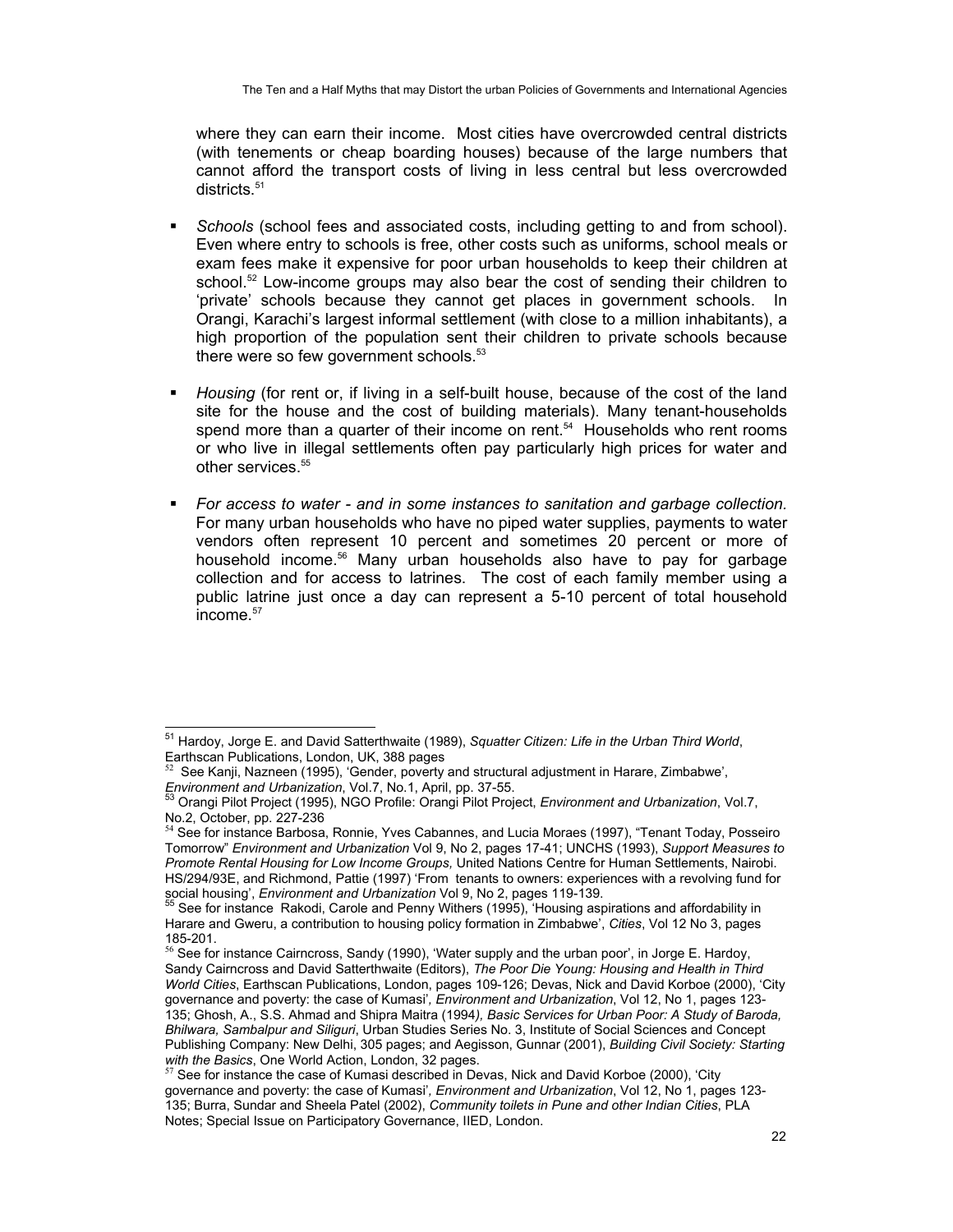- *Perhaps for food if food is more expensive* (especially for urban households who have no possibility of growing any food and/or raising livestock).<sup>58</sup>
- *On health-care*, especially if no public or NGO provision is available and private services have to be purchased. For instance, a study in a 'slum' area in Khulna, Bangladesh, highlighted the very large economic burden caused by poor health associated with poor quality housing – and how the economic cost in terms of income lost from days off work and from medical expenses was greater than the cost of improving the infrastructure to eliminate the health problems.59 Various studies in cities have shown the high proportion of total household income spent on health care.<sup>60</sup> The expenditures on health care by low income groups is often not an indicator of the income they need for health care as they cannot afford to pay for the treatment they need or to purchase the most appropriate medicines.
- *For energy* (including fuel for cooking and heating water and, where needed, space heating and electricity). $61$
- *For child-care* (where all adult members have to work and child-care is needed but there are no low-cost or no-cost solutions - although often this difficulty is solved through reciprocity at community level. It is also a difficulty often solved through leaving young children unattended at home (even locked into homes) or leaving siblings in charge of the very young, with all the attendant risk this brings.

Many low-income urban households have other costs that go unrecognised by those who define income-based poverty lines, including payments to community-based organizations, and the payment of fines (for instance for illegal street vending). The cost of funerals can be particularly onerous in areas where there is high child mortality or high adult mortality (for instance where the incidence of AIDS is particularly high).Various studies have shown how many of the urban poor spend a significant proportion of their income on debt repayments.<sup>62</sup>

<sup>58</sup> The cost of food staples may be higher in urban than in rural areas; World Bank (1999), *Entering the 21st Century: World Development Report 1999/2000*, Oxford University Press, Oxford and New York, 300 pages.

<sup>59</sup> Pryer, Jane (1993) 'The impact of adult ill-health on household income and nutrition in Khulna,

Bangladesh', *Environment and Urbanization Vol.* 5, No. 2, October, pages 35-49.<br><sup>60</sup> Bigsten, A. and Steve Kayizzi-Mugerwa (1992), 'Adoption and distress in the urban economy: a study of Kampala households', *World Development*, Vol. 20, No. 10, pages 1423-1441; Ghosh, A., S.S. Ahmad and Shipra Maitra (1994*), Basic Services for Urban Poor: A Study of Baroda, Bhilwara, Sambalpur and Siliguri*, Urban Studies Series No. 3, Institute of Social Sciences and Concept Publishing Company, New Delhi, 305 pages.

<sup>&</sup>lt;sup>61</sup> See Bigsten and Kayizzi-Mugerwa 1992 and Ghosh, Ahmad and Maitra 1994 above; also Dinye, Romanus D. (1995), ' A gender sensitive situation analysis of the urban poor, a case study in Kumasi,

Chana', *Trialog Vol. 44*, pages 34-37.<br><sup>61</sup> The lowest income households in Dhaka were found to be spending 10 percent of their income on fuel -Islam, Nazrul, Nurul Huda, Francis B. Narayan and Pradumna B. Rana (eds.) (1997*), Addressing the Urban Poverty Agenda in Bangladesh, Critical issues and the 1995 Survey Findings*, The University Press Limited, 323 pages. Other studies showing the costs of energy being a significant proportion of expenditures for low income groups include Government of Mozambique, Ministry of Planning and Finance, Eduardo Mondlane University and the International Food Policy Research Institute (IFPRI) (1998*), Understanding Poverty and Well-being in Mozambique: The First National Assessment (1996-97*), Grootaert, Christiaan (1996), *Analysing Poverty and Policy Reform: The Experience of Côte d'Ivoire*, Avebury, Alderhot, 198 pages; and Ghosh, A., S.S. Ahmad and Shipra Maitra (1994*), Basic Services for Urban Poor: A Study of Baroda, Bhilwara, Sambalpur and Siliguri*, Urban Studies Series No. 3, Institute of Social Sciences and Concept Publishing Company: New Delhi, 305 pages<br><sup>62</sup> See for instance, CADE (based at the time of the USS) of the Belhi, 305 pages

<sup>62</sup> See for instance CARE/Bangladesh (1998), *Urban Livelihood Security Assessment in Bangladesh, Volume 1: Main Report*, edited by Phil Sutter and Chris Perine, 80 pages; Amis, Philip and Sashi Kumar (2000), 'Urban economic growth, infrastructure and poverty in India: lessons from Visakhapatnam', *Environment and Urbanization*, Vol 12 No 1, pages 185-197; and Kwon, Soon-Won (1998), "National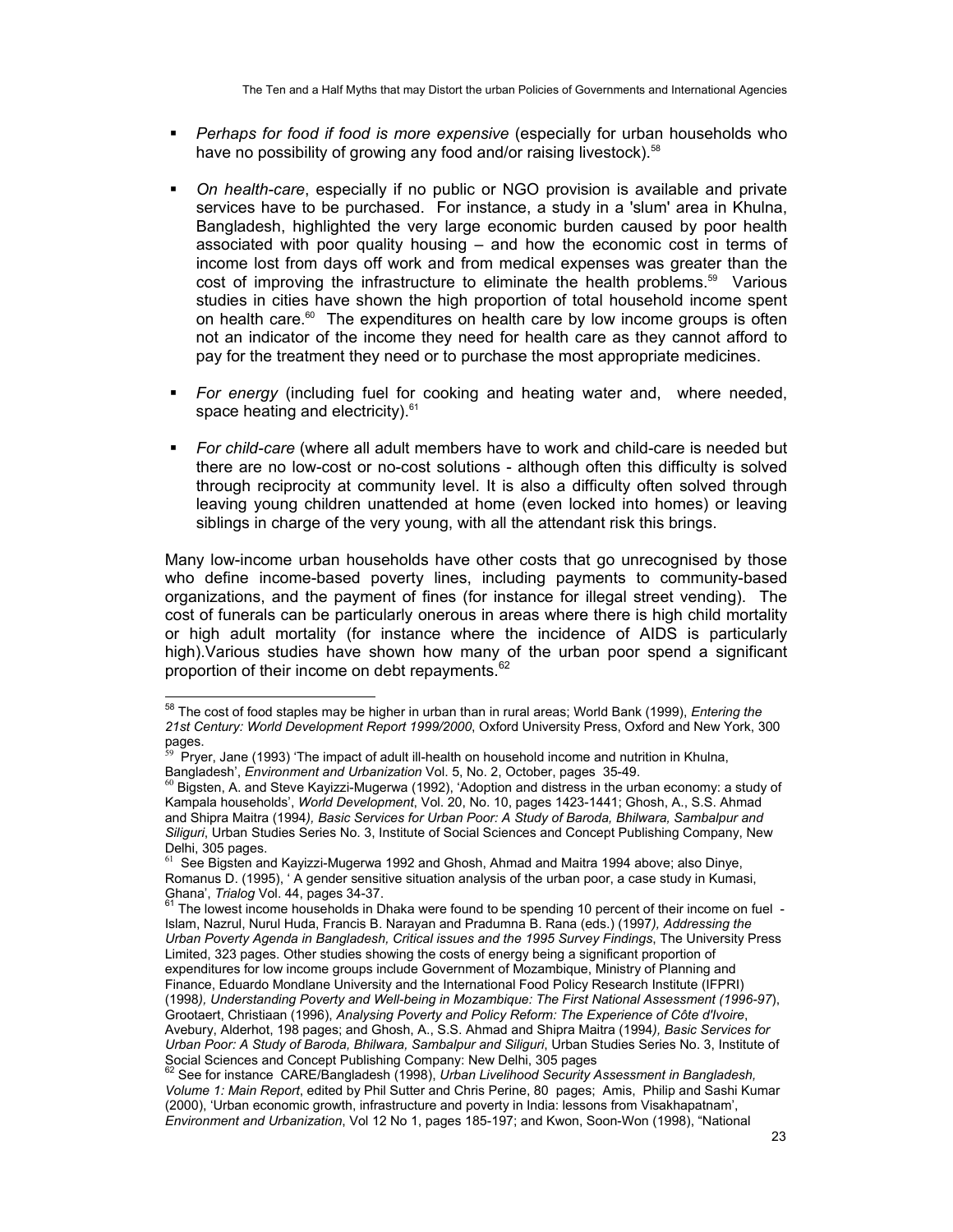If poverty lines were based on the real cost of avoiding poverty in each urban area, the proportion of urban dwellers with below poverty-line incomes would increase dramatically. Yet even with inappropriate poverty lines, it is common for between a third and half of a nation's urban population to have incomes below the official poverty line; and in many cases more than half.63

The many studies showing the high costs paid by low income dwellers for non-food essentials in particular cities suggest that the World Bank's international poverty line of US\$1 per person per day is completely inappropriate. This poverty line implies that the income needed to avoid poverty is not only the same in all locations within a country but also the same across countries (when adjusted for purchasing power parity). Its use results in under-estimates of the scale of urban poverty since the income needed to avoid poverty is much higher than US\$1 a day in most large and/or relatively prosperous cities. In some cities, US\$1 a day would not cover the cost of a households' income-earners going to and from work. Or of the rent they have to pay for their shack or room in a tenement. For some low income communities, it would hardly cover the cost of water. And if the US\$ 1 per day poverty line is valid in nations stretching from the poorest Asian and African nations to middle income nations such as Mexico and Brazil, then it should also be valid for high income nations. But how far would US\$1 per person per day go in New York or London in paying for accommodation, food, health care, etc.

Most international agencies are still reluctant to recognize that many aspects of urban poverty are different from those of rural poverty; the same criteria cannot be used to define and measure them – see Box 2. The World Bank's 2001 *World Development Report* on "Attacking Poverty" refused to recognize this, despite the fact that the Bank has a larger and longer experience in urban development than most agencies and many staff knowledgeable on urban issues. None of the 'urban' characteristics in Box 2 are exclusively urban - for instance many poor rural dwellers are at risk of eviction and face serious occupational health and safety risks (from farm equipment and agricultural chemicals). Many urban areas do not have all the characteristics noted in the box. As discussed below, many households draw income from both rural and urban livelihoods. But Box 2 is a reminder that urban contexts are generally different from rural contexts and need different approaches if 'development' is to strengthen the economies of lower income nations and improve conditions for their lower income groups.

-

profile of poverty", in *Combating Poverty: the Korean Experience*, United Nations Development Programme (UNDP), Seoul.

<sup>63</sup> Jonsson, Åsa and David Satterthwaite (2001), *The limitations of income based-poverty lines*, Paper prepared for the Panel on Urban Population Dynamics, Committee on Population, National Research Council/National Academy of Sciences, Washington DC; Tabatabai, Hamid with Manal Fouad (1993*), The Incidence of Poverty in Developing Countries; an ILO Compendium of Data*, A World Employment Programme Study, International Labour Office, Geneva, 105 pages.